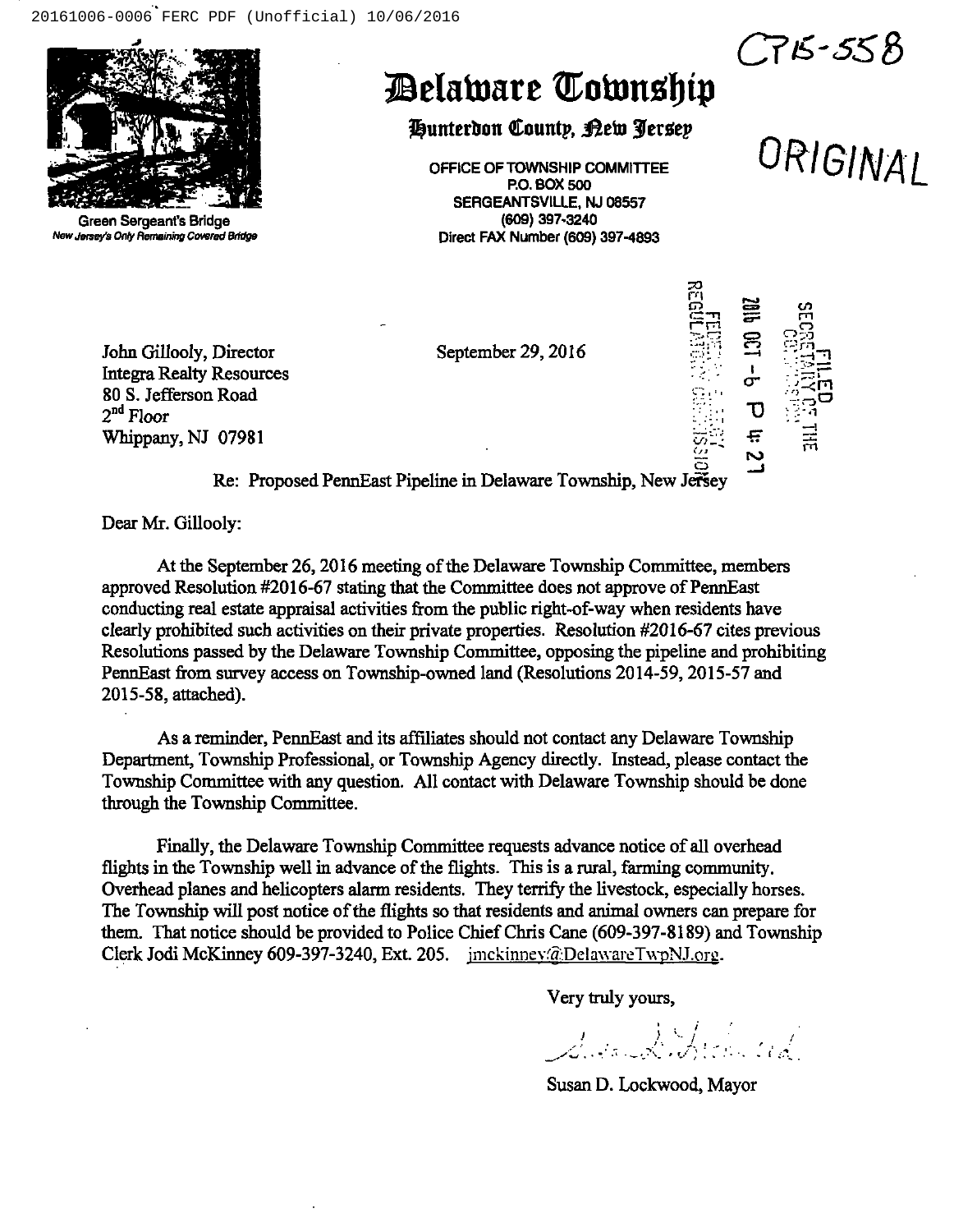Enclosures: Resolution #2015-70 Resolution #2014-59 Resolution #2015-58 Resolution #2015-57

cc: Peter J. Fontaine, Esq. Cozen O'Connor P.O. Box 5459 Cherry Hill, NJ 08002 The Honorable Norman C. Bay, Federal Energy Regulatory Commission Chairman Kimberly D. Bose, Secretary, Federal Energy Regulatory Commission w/ enclosure Ruth Foster at NJDEP Congressman Leonard Lance Senator Cory Booker Senator Robert Menendez Assemblyman Jack M. Ciattarelli Senator Christopher "Kip" Bateman Assemblyman-Elect Andrew Zwicker Kingwood Township Committee Holland Township Committee Hopewell Township Committee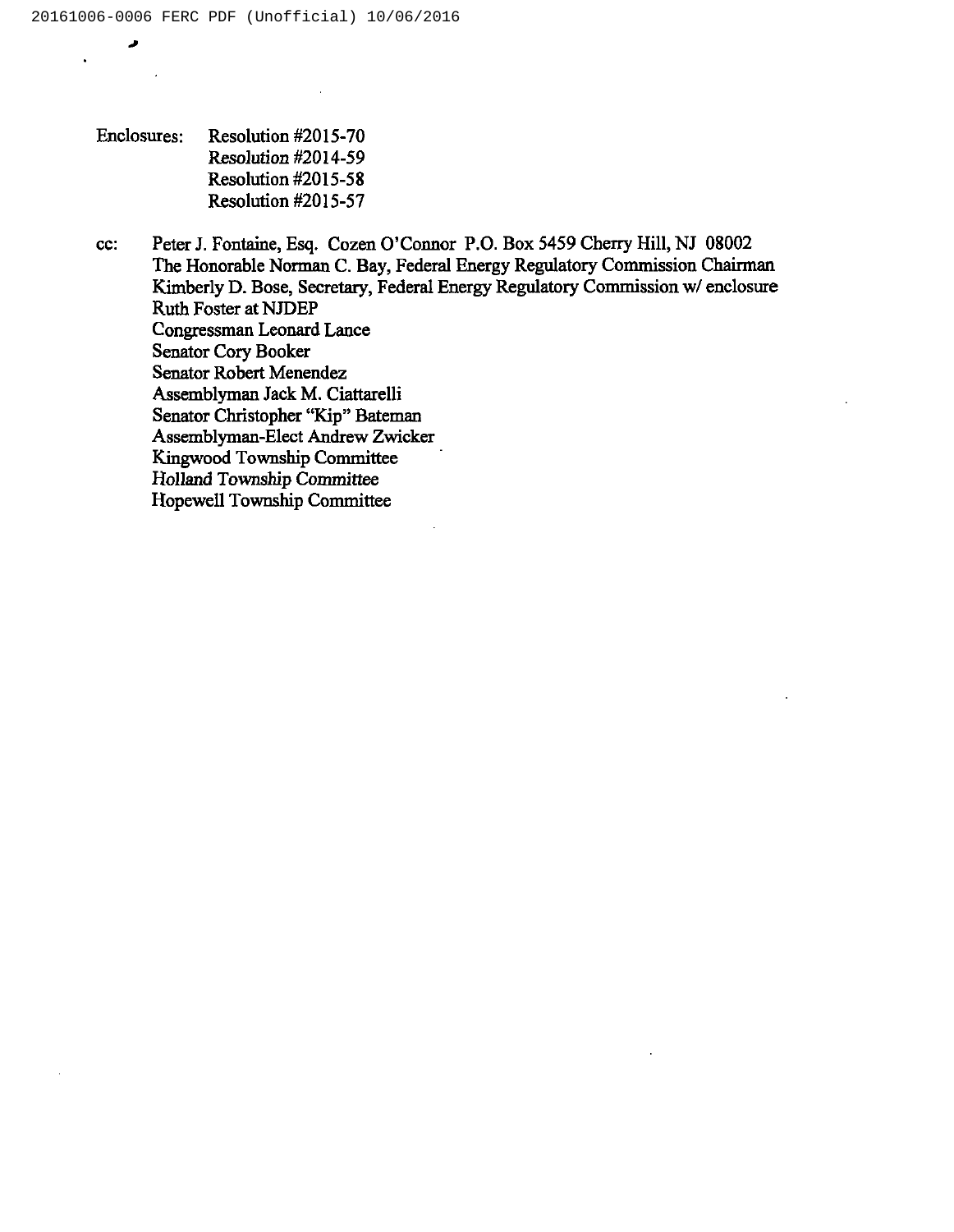

Green Sergeant's Bridge New Jereay'e Only Remaining Covered Sridge

# Belaware Cownship

Hunterdon County, Kew Jersey

www.DelawareTwpNJ.org

Jodi McKinney, Acting Clerk OFFICE OF TOWNSHIP CLERK

PO BOX 500 TOWNSHIP HALL SERGEANTSVILLE, NJ 08557 (609) 397-3240, Ext. 205 Direct FAX Number (609) 397-4893

### DELAWARE TOWNSHIP RESOLUTION #2016-67 RESOLUTION CONCERMNG PENNEAST REAL ESTATE APPRAISALS FROM THE PUBLIC RIGHT-OF-WAY

WHEREAS, PennEast Pipeline Company LLC (PennEast) proposes to construct a natural gas pipeline through Delaware Township and across Township-owned land, environmentally fragile areas, preserved open space, preserved farmland and private properly; and

WHEREAS, on September 29, 2014 and on August 10, 2015, the Delaware Township Committee adopted Resolutions #2014-59 and #2015-58 opposing the pipeline; and

WHEREAS, on October 11, 2016, the Delaware Township Committee adopted Resolution #2016-66 prohibiting PennEast from Real Estate access on Township-owned lands and informed PennEast that Delaware Township does not consent to PennEast sing Township-owned properties; and

WHEREAS, on September 24, 2015, PennEast filed a formal application with the Federal Energy Regulatory Commission (FERC) to construct the pipeline; and

WHEREAS, on October 28, 2015, Delaware Township filed a Motion to Intervene in the FERC proceeding to oppose the construction of the pipeline; and

WHEREAS, on September 14, 2016, Integra Realty Resources sent letters to potentially affected residents in Delaware Township declaring that they would assess properties from the road if onsite access is denied; and

WHEREAS, on September 26, 2016, the Delaware Township Committee adopted Resolution #2016-66 denying access to PennEast for the purpose of real estate appraisals on Township-owned lands and on lands in which the township has a legal interest; and

WHEREAS, FERC has not granted PennEast a Certificate of Public Convenience and Necessity and unless or until it does there is no finding that the proposed pipeline is an authorized "public improvement".

NOW, THEREFORE, BE IT RESOLVED by the Township Committee of the Township of Delaware thatitdoes not approve the use of public rights of way to conduct property appraisal activities..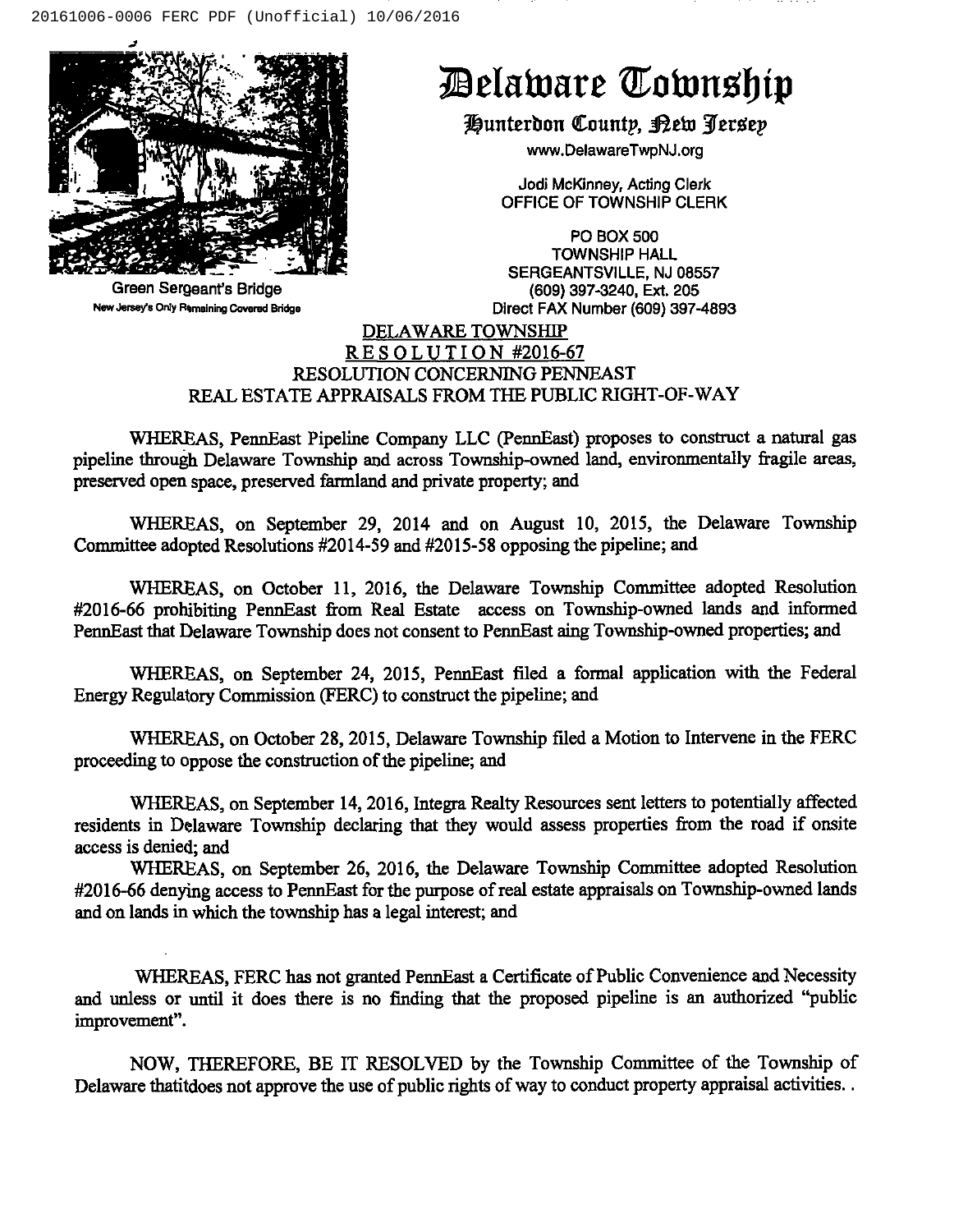ATTEST: odi McKinney di McKinney<br>cting Township Clerk

 $\ddot{\phantom{0}}$ 

September 26, 2016

**Contract Contract** 

Susan D. Lockwood, Mayor

 $\ddot{\phantom{a}}$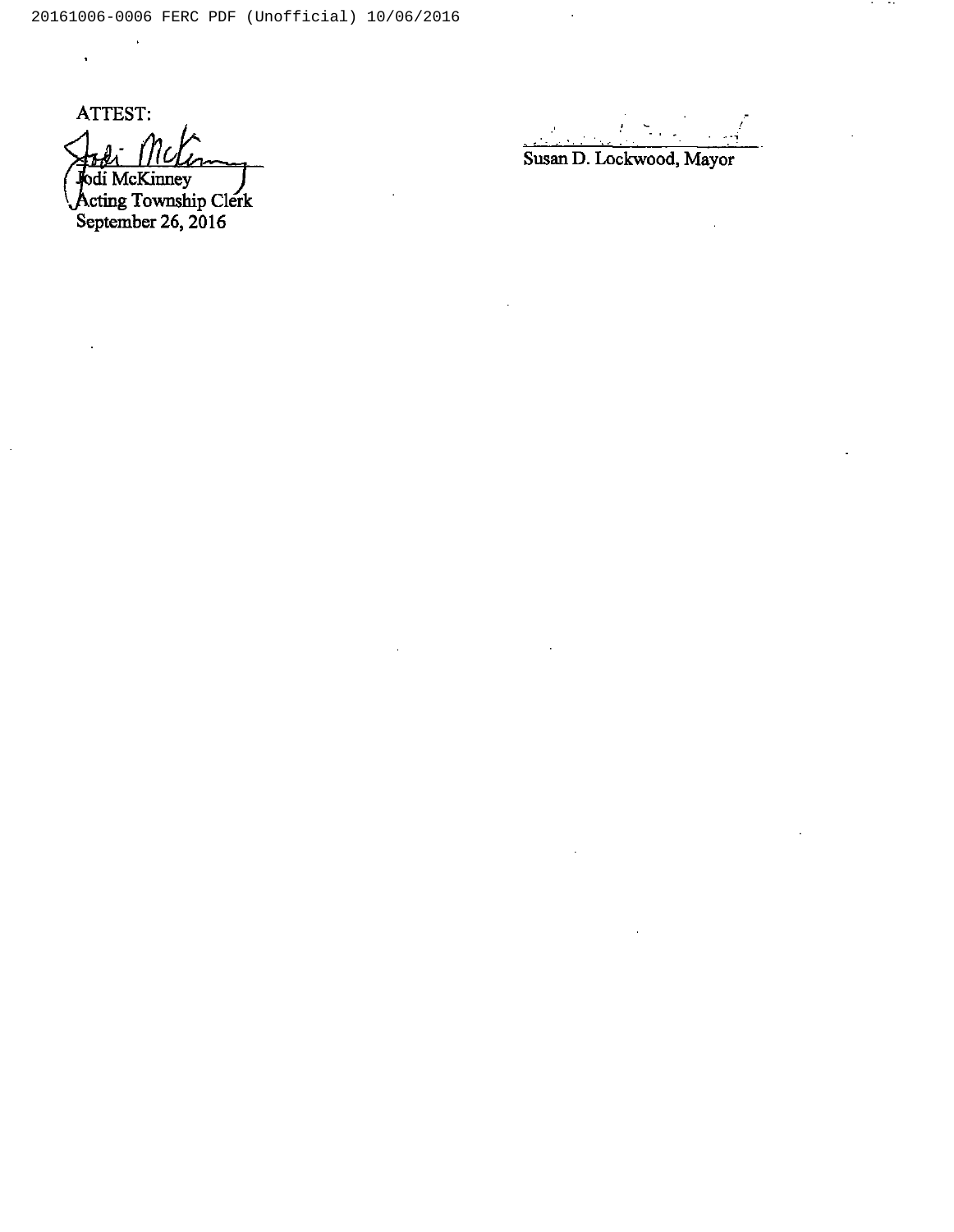

#### Green Sergeant's Bridge New Jersey's Only Remaining Covered Bridge

## Belaware Township

Hunterdon County, <u>P</u>ew Jersey

www.DelawareTwpNJ.org

Judith A. Allen, RMC OFFICE OF TOWNSHIP CLERK

PO BOX 500 TOWNSHIP HALL SERGEANTSVILLE, NJ 08557 (609) 397-3240, Ext. 205 Direct FAX Number (609) 397-4893

### DELAWARE TOWNSHIP  $RES OLUTION #2015-70$ RESOLUTION CONCERMNG PENNEAST SURVEYING IN THE PUBLIC RIGHT-OF-WAY

WHEREAS, PennEast Pipeline Company LLC (PennEast) proposes to construct a natural gas pipeline through Delaware Township and across Township-owned land, environmentally fragile areas, preserved open space, preserved farmland and private property; and

WHEREAS, on September 29, 2014 and on August 10, 2015, the Delaware Township Committee adopted Resolutions #2014-59 and #2015-58 opposing the pipeline; and

WHEREAS, on August 10, 2015, the Delaware Township Committee adopted Resolution #2015-57 prohibiting PennEast from survey access on Township-owned lands and informed PennEast that Delaware Township does not consent to PennEast surveying Township-owned properties; and

WHEREAS, on September 24, 2015, PennEast filed a formal application with the Federal Energy Regulatory Commission (FERC) to construct the pipeline; and

WHEREAS, on October 2g, 2015, Delaware Township filed a Motion to Intervene in the FERC proceeding to oppose the construction of the pipeline; and

WHEREAS, on October 9, 2015, counsel to PennEast sent a letter "To Whom it May Concern" stating his opinion that New Jersey Statute 46:11-1, entitled "Right of Entry to Make Surveys in Certain Proceedings," gave PennEast surveyors the right to utilize the public right-of-way to perform surveys on behalf of the pipeline company; and

WHEREAS, FERC has not granted PennEast a Certificate of Public Convenience and Necessity and unless or until it does there is no finding that the proposed pipeline is an authorized "public improvement".

NOW, THEREFORE, BE IT RESOLVED by the Township Committee of the Township of Delaware that it does not approve of PennEast surveying activities in the public right-of-way.

ATTEST:  $\sum^{51}$  a ai

Judith(**A**. Allen, RMC Township Clerk November 23, 2015

/

 $\angle$ Joseph Vocke,' Deputy Mayor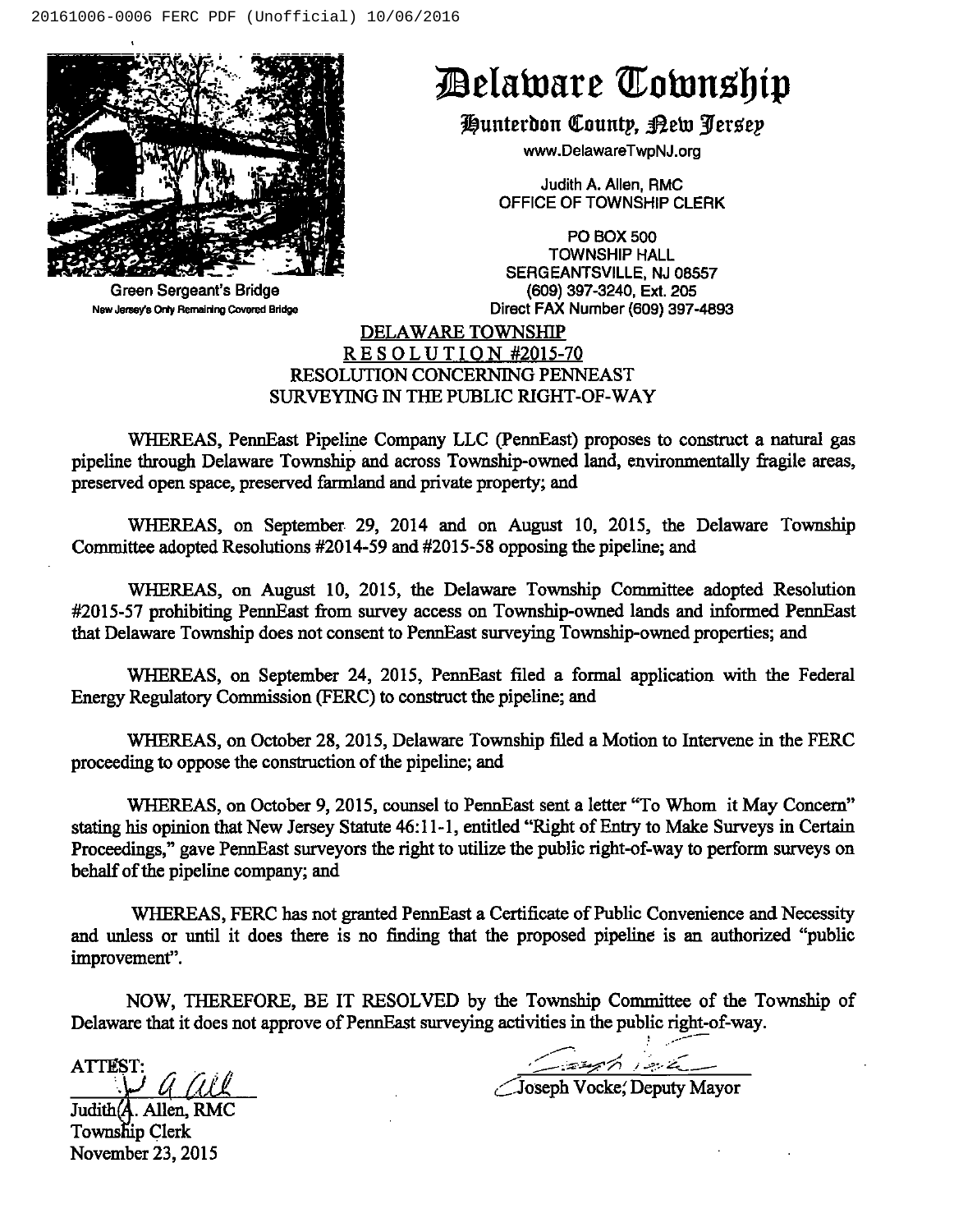

Green Sergeant's Bridge New Jersey's Only Remaining Covered Bridge

# Delaware Township

Hunterdon County, <u>Rew Jerse</u>y

www.DelawareTwpNJ.org

Judith A. Allen, RMC OFFICE OF TOWNSHIP CLERK

PO BOX 500 TOWNSHIP HALL SERGEANTSVILLE, NJ 08557 (609) 397-3240, Ext. 205 Direct FAX Number (609) 397-4893

#### DELAWARE TOWNSHIP RESOLUTION #2014-59

WHEREAS, PennEast Pipeline Company, LLC, a joint project of AGL Resources, NJR Pipeline Company, a subsidiary of New Jersey Resources, South Jersey Industries, and UGI Energy Services, a subsidiary of UGI Corporation, proposed the construction of a new pipeline for the transfer and deliver of natural gas generated by deep well "fracking" in areas of Marcellus Shale in Pennsylvania; and

WHEREAS, the proposed pipeline is approximately one hundred (100) miles long of thirty inch (30") buried pipe crossing parts of Luzerne, Carbon, Northampton and Bucks Counties in Pennsylvania and Hunterdon and Mercer Counties in New Jersey; and

WHEREAS, as currently proposed, the pipeline cuts through Delaware Township, Hunterdon County, causing or contributing to the following:

- 1. The proposed route of the buried pipeline route crosses at least seventeen C-1 streams, namely, the Wickecheoke Creek and nine of its tributaries, the Alexauken Creek and five of its tributaries, and one tributary and headwater area of the Lockatong Creek; and
- 2. The proposed route impacts pristine woods and forests causing damage to wildlife and plant life; and
- 3. Said removal of trees and vegetation along creeks, streams and waterways will result in the loss of sediment filtration, thereby causing sediment buildup in these waterways and the waterways that flow into the Delaware and Raritan Canal, a source of drinking water for millions of New Jersey residents; and
- 4. The proposed route crosses properties that were purchased with New Jersey Department of Environmental Protection Green Acres Funds, New Jersey Department of Agriculture Funds, Hunterdon County Open Space Funds, Delaware Township Open Space Funds, Federal Farm and Ranch Protection Program Funds, New Jersey Water Supply Authority Funds, as well as other properties that are subject to conservation easements and/or deed restricted against development; and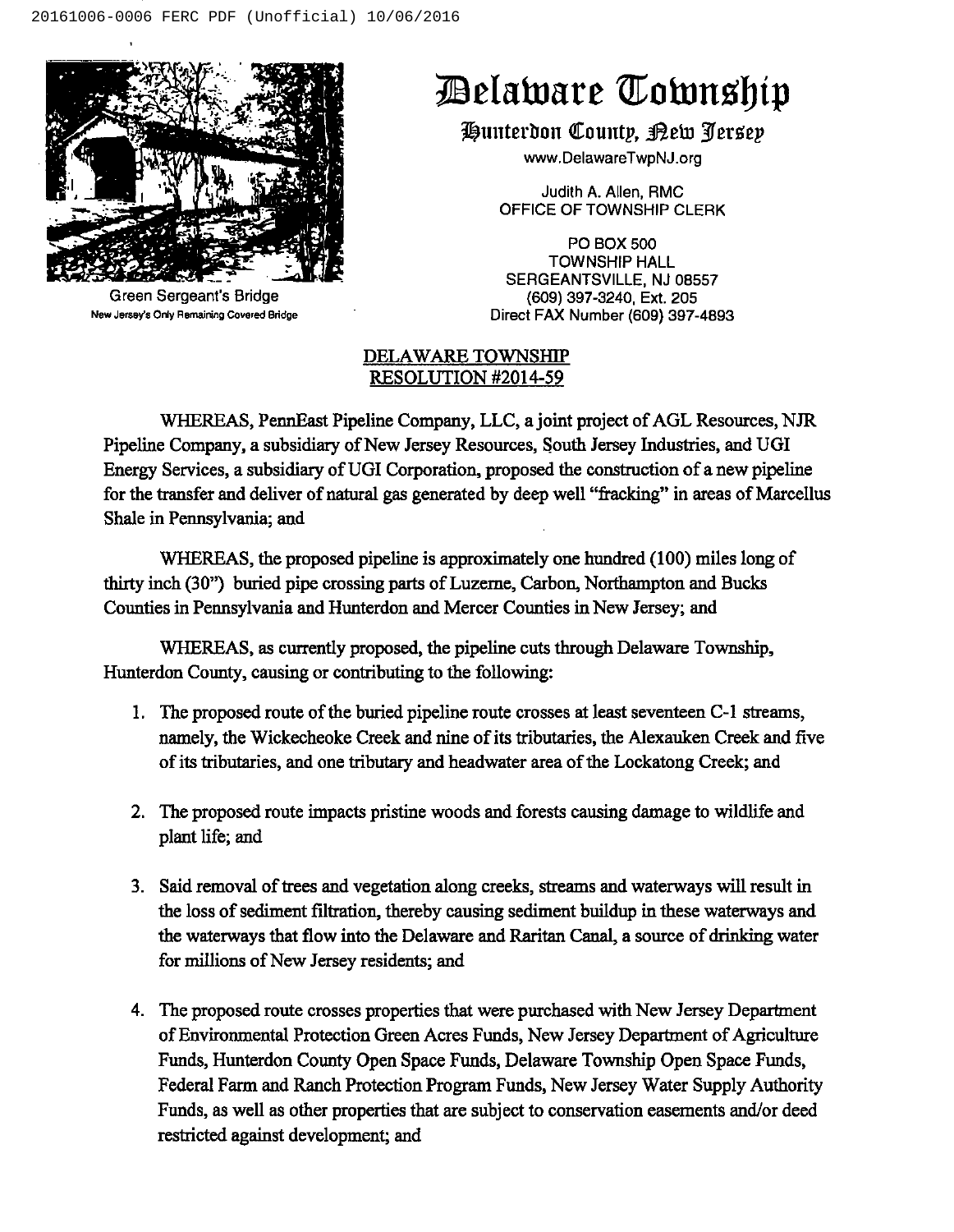- 5. The proposed route crosses or affects properties that were purchased by non-profit land conservation and protection organizations including the New Jersey Conservation Foundation, the D&R Greenway, and the Hunterdon Land Trust; and
- 6. The taxpayers of the State of New Jersey, Hunterdon County, Delaware Township as well as foundations and individual donors and farmers and landowners have invested \$7,375,601 to permanently preserve these properties in perpetuity; and
- The proposed route crosses the Rosemont Ridge Agricultural District that received New Jersey and Federal Historic Designation in 2010, said district covering 20,360 acres, 169 buildings, and historic viewsheds as well as historic agricultural land use patterns and landscapes; and
- The proposed route will impact Township owned open space, privately held open space, and scenic vistas; and
- The proposed route and the construction of pump stations along the way will impact ground water that Delaware Township residents depend on for domestic consumption, wetlands, springs, vernal ponds, and C-1 designated streams, all of which are highly valued by residents and visitors, are necessary for Delaware Township's way of life, and are irreplaceable; and
- 10. The proposed route of the pipeline may invade habitats of species protected by the Endangered Species Act, such as eagles, the wood turtle, the long tailed salamander, and various plants and other animals protected by federal and state law; and
- 11.WHEREAS, the proposed pipeline causes damage to Delaware Township residents by lowering property values, raising health concerns, raising safety concerns, impacting farms and residences, and generally degrading their quality of life and the historic, environmental and cultural resources they have dedicated themselves to protecting.

NOW, THEREFORE, BEIT RESOLVED by the Township Committee of the Township of Delaware, Hunterdon County, New Jersey as follows:

- 1. The Delaware Township Committee does hereby object to the design and construction of a 30 inch pipeline passing through and under Delaware Township, Hunterdon County. The construction and operation of the pipeline will significantly damage C-1 protected streams, wildlife habitat, existing farm operations, and the quality of life in Delaware Township.
- 2. The Delaware Township Committee calls for a moratorium on any and all planning for the PennEast Pipeline and requests that any such project, if approved, be removed from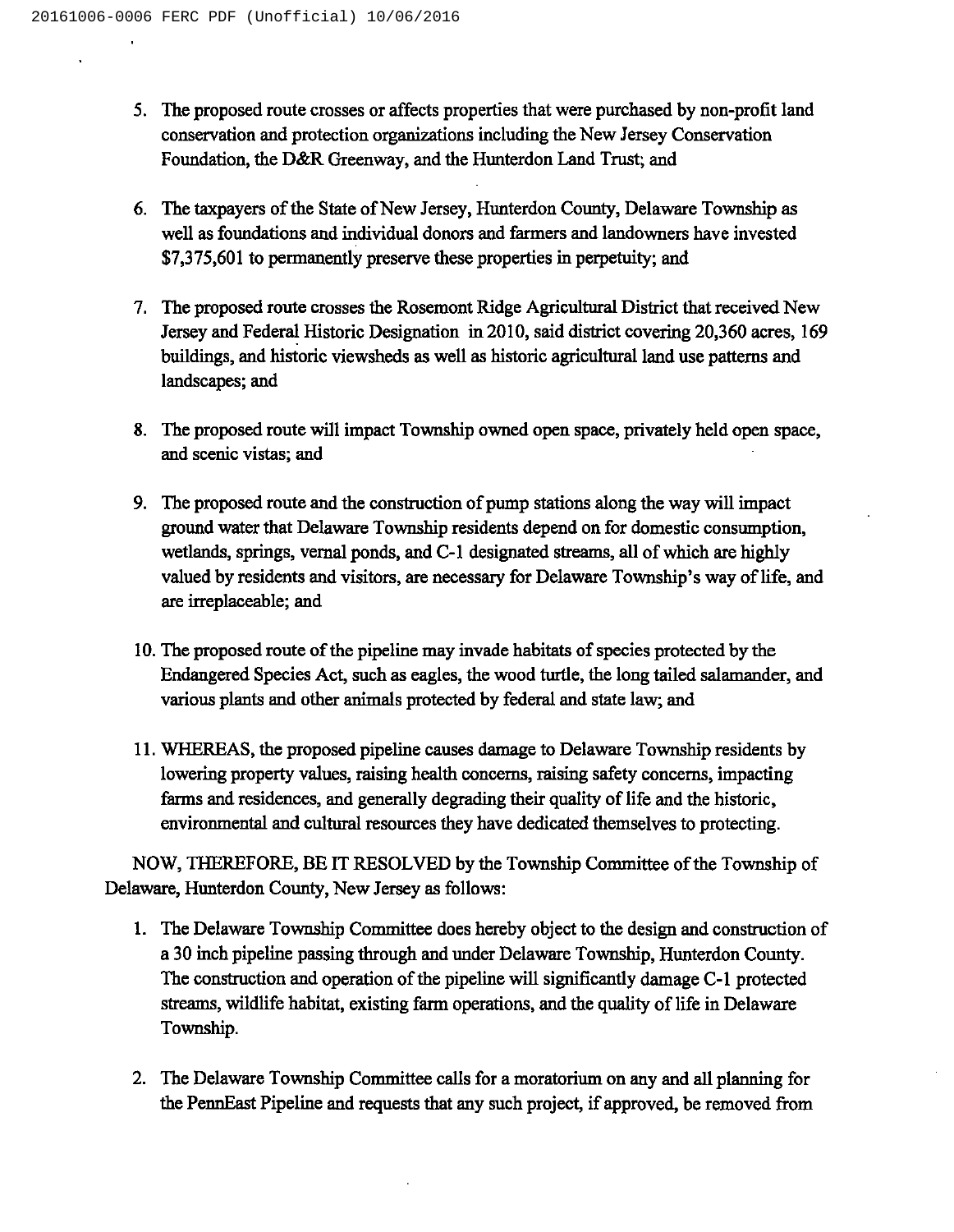the pristine reaches of Hunterdon and Mercer Counties in New Jersey and Luzerne, Carbon, Northampton and Bucks Counties in Pennsylvania

- 3. The Delaware Township Committee seeks the cooperation of other similarly located and affected municipalities, asking that all nearby affected municipalities adopt a similar resolution.
- 4. The Delaware Township Committee adopts, and calls upon similarly situated municipalities to adopt a resolution authorizing each municipality to join together to enter their appearance in any proceeding before the Federal Energy Regulatory Commission the Delaware River Basin Commission, the New Jersey Public Utility Commission, and any other regulatory authority, so that by the strength of numbers they may successfully oppose the PennEast Pipeline project and have the ability to cause the relocation or termination of the project so as to prevent environmental degradation and to project the environment envisioned by the State of New Jersey.
- 5. The Delaware Township Committee will appoint a Delaware Township subcommittee to help the governing body in its efforts as an intervenor in the FERC process and provide guidance in submitting written objections to FERC in opposition to the pipeline.
- 6. The Delaware Township Committee will act as an Intervener and/or Objector to the proposed PennEast Pipeline.
- 7. Working with its non-profit partners, local groups, and other municipalities, the Delaware Township Committee will exercise careful fiscal oversight in this opposition process.
- 8. The Delaware Township Committee recognizes that the pipeline could be beneficial to society through potentially lower natural gas prices in the national economy, though Delaware Township will not currently benefit from any of the natural gas being transported through this pipeline. The Delaware Township Committee determines that the damage to the Township outweighs any benefit the Township will gain.

ATTEST

Judith $\overline{A}$ . Allen, RMC Township Clerk September 29, 2014

J. Novak, Mayor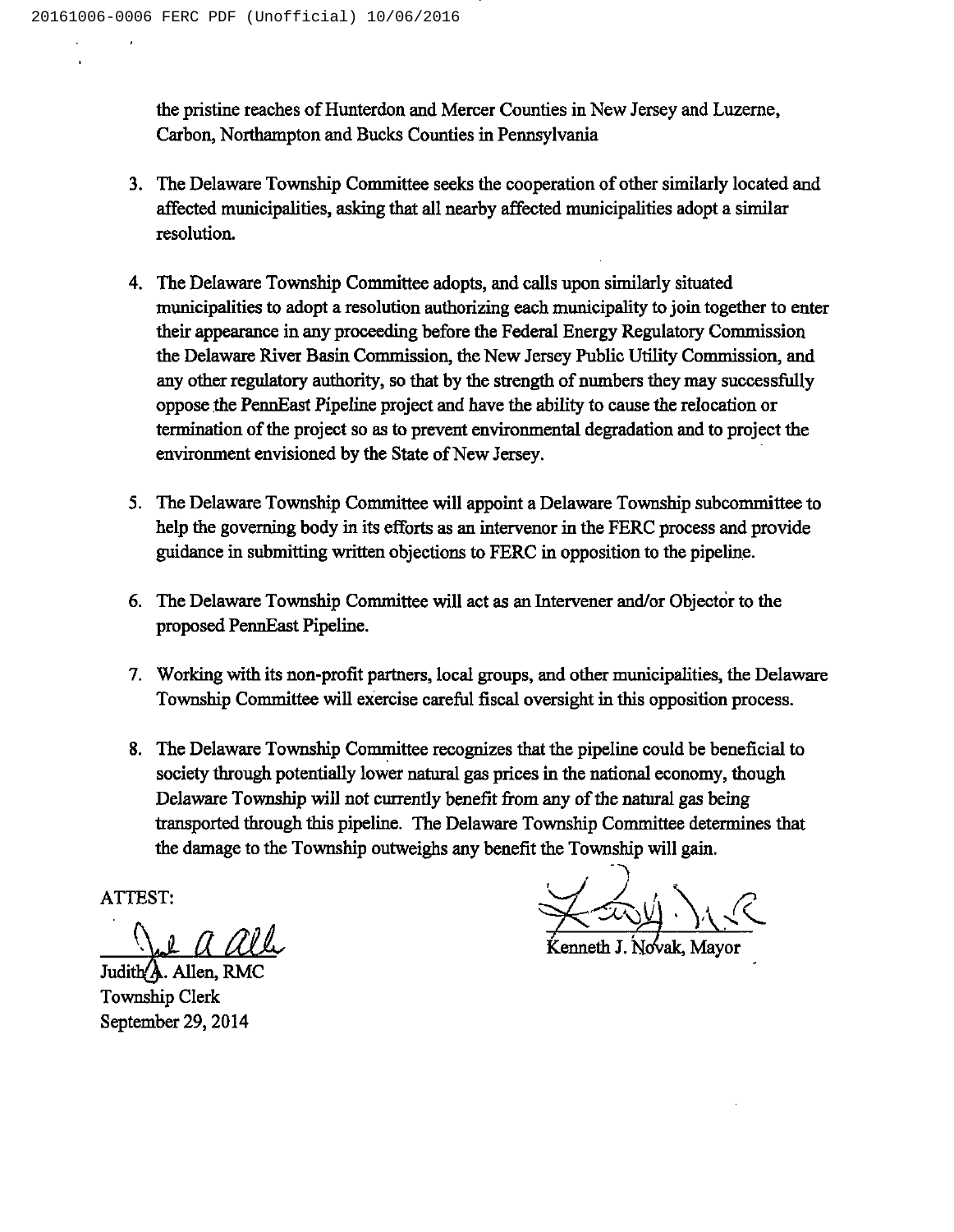

Green Sergeant's Bridge New Jersey's Only Remaining Covered Bridge

# Relainars Kolnttsl)ip

Hunterdon County, Rew Jersey

www.DelawareTwpNJ.org

Judith A. Allen, RMC OFFICE OF TOWNSHIP CLERK

PO BOX 500 TOWNSHIP HALL SERGEANTSVILLE, NJ 08557 (609) 397-3240, Ext. 205 Direct FAX Number (609) 397-4893

#### DELAWARE TOWNSHIP RESOLUTION #2015-58

WHEREAS, PennEast Pipeline Company, LLC, a joint project of AGL Resources, NJR Pipeline Company, a subsidiary of New Jersey Resources, South Jersey Industries, and UGI Energy Services, a subsidiary ofUGI Corporation, proposed the construction of a new pipeline for the transfer and deliver of natural gas generated by deep well "fracking" in areas of Marcellus Shale in Pennsylvania; and

WHEREAS, the proposed pipeline is approximately one hundred (100) miles long of thirty inch (30") buried pipe crossing parts of Luzerne, Carbon, Northampton and Bucks Counties in Pennsylvania and Hunterdon and Mercer Counties in New Jersey; and

WHEREAS, as currently proposed, the pipeline cuts through Delaware Township, Hunterdon County, causing or contributing to the following:

- 1. The proposed route of the buried pipeline route crosses at least seventeen C-1 streams, namely, the Wickecheoke Creek and nine of its tributaries, the Alexauken Creek and five of its tributaries, and one tributary and headwater area of the Lockatong Creek; and
- 2. The proposed route impacts pristine woods and forests causing damage to wildlife and plant life; and
- 3. Said removal of trees and vegetation along creeks, streams and waterways will result in the loss of sediment filtration, thereby causing sediment buildup in these waterways and the waterways that flow into the Delaware and Raritan Canal, a source of drinking water for millions of New Jersey residents; and
- 4. The proposed route crosses properties that were purchased with New Jersey Department of Environmental Protection Green Acres Funds, New Jersey Department of Agriculture Funds, Hunterdon County Open Space Funds, Delaware Township Open Space Funds, Federal Farm and Ranch Protection Program Funds, New Jersey Water Supply Authority Funds, as well as other properties that are subject to conservation easements and/or deed restricted against development; and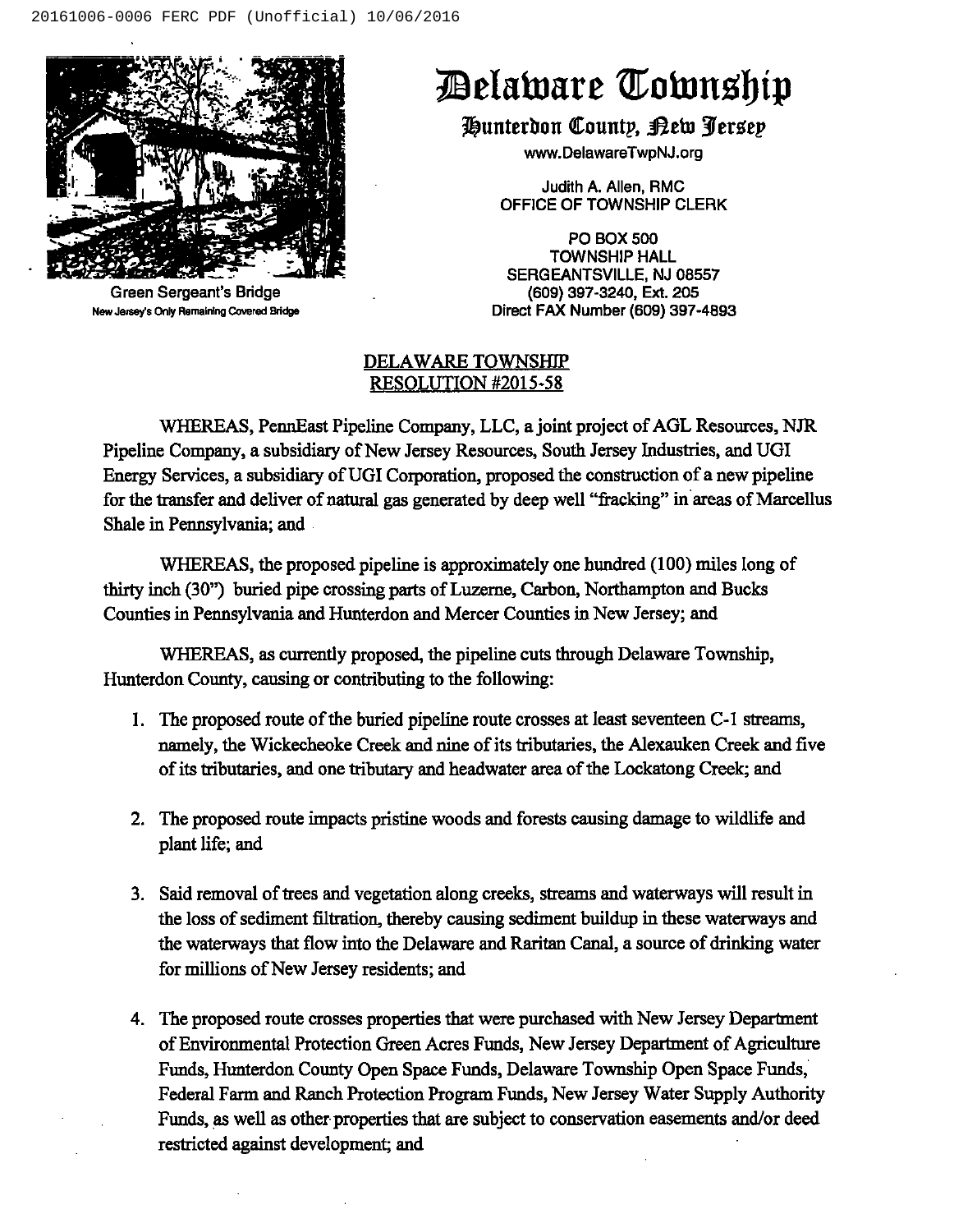- 5. The proposed route crosses or affects properties that were purchased by non-profit land conservation and protection organizations including the New Jersey Conservation Foundation, the D&R Greenway, and the Hunterdon Land Trust; and
- 6. The taxpayers of the State of New Jersey, Hunterdon County, Delaware Township as well as foundations and individual donors and farmers and landowners have invested \$7,375,601 to permanently preserve these properties in perpetuity; and
- The proposed route crosses the Rosemont Ridge Agricultural District that received New Jersey and Federal Historic Designation in 2010, said district covering 20,360 acres, 169 buildings, and historic viewsheds as well as historic agricultural land use patterns and landscapes; and
- The proposed route will impact Township owned open space, privately held open space, and scenic vistas; and
- The proposed route and the construction of pump stations along the way will impact ground water that Delaware Township residents depend on for domestic consumption, wetlands, springs, vernal ponds, and C-1 designated streams, all of which are highly valued by residents and visitors, are necessary for Delaware Township's way of life, and are irreplaceable; and
- 10. The proposed route of the pipeline may invade habitats of species protected by the Endangered Species Act, such as eagles, the wood turtle, the long tailed salamander, and various plants and other animals protected by federal and state law; and
- 11.WHEREAS, the proposed pipeline causes damage to Delaware Township residents by lowering property values, raising health concerns, raising safety concerns, impacting farms and residences, and generally degrading their quality of life and the historic, environmental and cultural resources they have dedicated themselves to protecting.

NOW, THEREFORE, BE IT RESOLVED by the Township Committee of the Township of Delaware, Hunterdon County, New Jersey as follows:

- 1. The Delaware Township Committee does hereby object to the design and construction of a 30 inch pipeline passing through and under Delaware Township, Hunterdon County. The construction and operation of the pipeline will significantly damage C-1 protected streams, wildlife habitat, existing farm operations, and the quality of life in Delaware Township.
- 2. The Delaware Township Committee calls for a moratorium on any and all planning for the PennEast Pipeline and requests that any such project, if approved, be removed from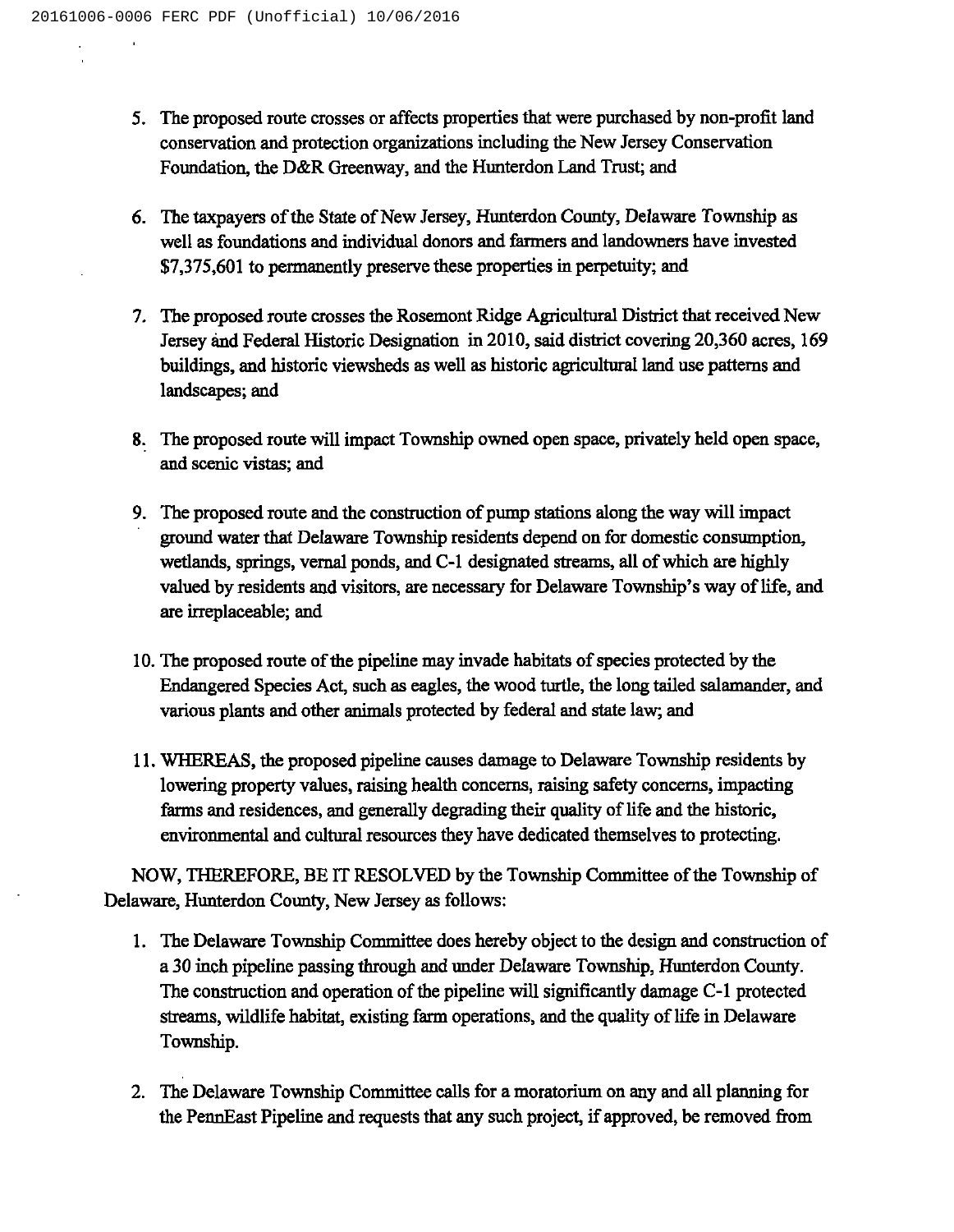the pristine reaches of Hunterdon and Mercer Counties in New Jersey and Luzerne, Carbon, Northampton and Bucks Counties in Pennsylvania

- 3. The Delaware Township Committee seeks the cooperation of other similarly located and affected municipalities, asking that all nearby affected municipalities adopt a similar resolution.
- 4. The Delaware Township Committee adopts, and calls upon similarly situated municipalities to adopt a resolution authorizing each municipality to join together to enter their appearance in any proceeding before the Federal Energy Regulatory Commission the Delaware River Basin Commission, the New Jersey Public Utility Commission, and any other regulatory authority, so that by the strength of numbers they may successfully oppose the PennEast Pipeline project and have the ability to cause the relocation or termination of the project so as to prevent environmental degradation and to project the environment envisioned by the State of New Jersey.
- 5. The Delaware Township Committee will appoint a Delaware Township subcommittee to help the governing body in its efforts as an intervener in the FERC process and provide guidance in submitting written objections to FERC in opposition to the pipeline.
- 6. The Delaware Township Committee will act as an Intervener and/or Objector to the proposed PennEast Pipeline.
- 7. Working with its non-profit partners, local groups, and other municipalities, the Delaware Township Committee will exercise careful fiscal oversight in this opposition process.
- 8. The Delaware Township Committee recognizes that the pipeline could be beneficial to society through potentially lower natural gas prices in the national economy, though Delaware Township will not currently benefit from any of the natural gas being transported through this pipeline. The Delaware Township Committee determines that the damage to the Township outweighs any benefit the Township will gain.

ATTEST

 $\int_{\mathbb{R}} f(x) dx$ 

Judith A. Allen, RMC Township Clerk August 10, 2015

and Vocke, Deputy Mayor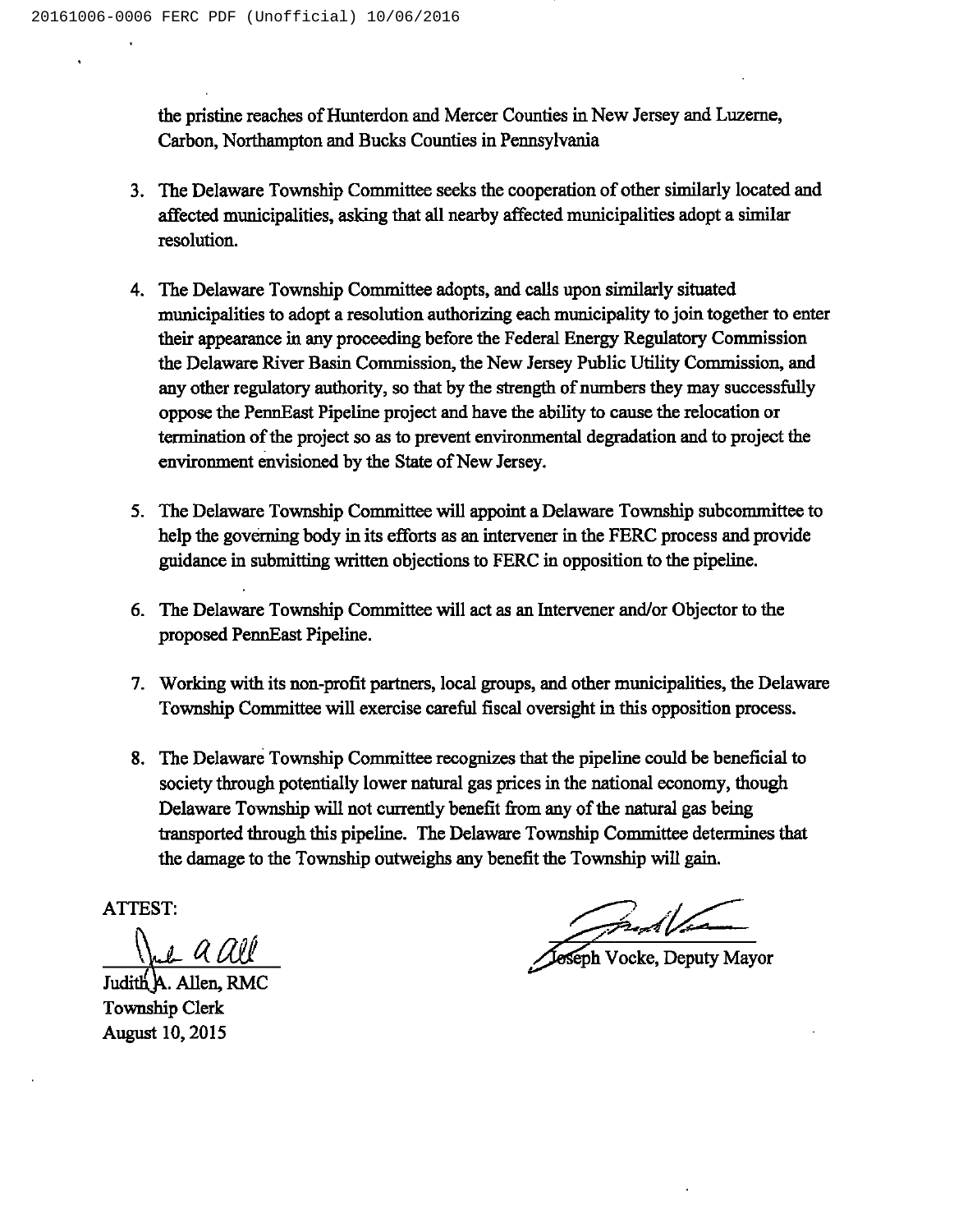

Green Sergeant's Bridge New Jersey's Only Remaining Covered Bridge

## Delaware Township

Hunterdon County, Kew Jersey

www.DelawareTwpNJ.org

OFFICE OF TOWNSHIP COMMITTEE

PO BOX 500 TOWNSHIP HALL SERGEANTSVILLE, NJ 08557 (609) 397-3240 Direct FAX Number (609) 397-4893

#### DELAWARE TOWNSHIP **RESOLUTION #2015-57**

#### RESOLUTION PROHIBITING SURVEY ACCESS BY PENNEAST PIPELINE COMPANY LLC

WHEREAS, the PennEast Pipeline Company, L.L.C. ("Company") proposed to construct <sup>a</sup> 36" diameter natural gas pipeline within Delaware Township ( "Township" or "Delaware Township") and the Township has officially opposed the pipeline construction by Resolution #2014-59; and

WHEREAS, the Company has proposed two different pipeline routes through the Township which said proposed routes will cross preserved farmlands, open space, environmentally-constrained lands, Category One streams and tributaries, habitats of species protected by the Endangered Species Act, and properties of significant historic and cultural value; and

WHEREAS, the Township in partnership with County, State, Federal and non-profit agencies have invested \$15,414,546.70 in the preservation of 2,146 acres of open space and farmland with the understanding that said properties are to be preserved and undeveloped for no fewer than one hundred (100) years from the date said properties were preserved; and

WHEREAS, the Township has significant interests in the Wichecheoke, Lockatong, and Rosemont Valley preserves in whose path the PennEast Pipeline is proposed; and

WHEREAS, any disturbance of the aforementioned lands, species and historic sites by survey work is deemed as potentially harmful and could result in irreparable harm; and

WHEREAS, on July 30, 2015 the New Jersey Conservation Foundation, a valued partner in the preservation of hundreds of acres of Township open space and farmland, issued a declaration to "cease and desist unauthorized entry and survey activities" on New Jersey Conservation's properties in response to the "discovery that PennEast surveyors entered land owned by New Jersey Conservation Foundation and Hunterdon Land Trust" without the permission of the owners.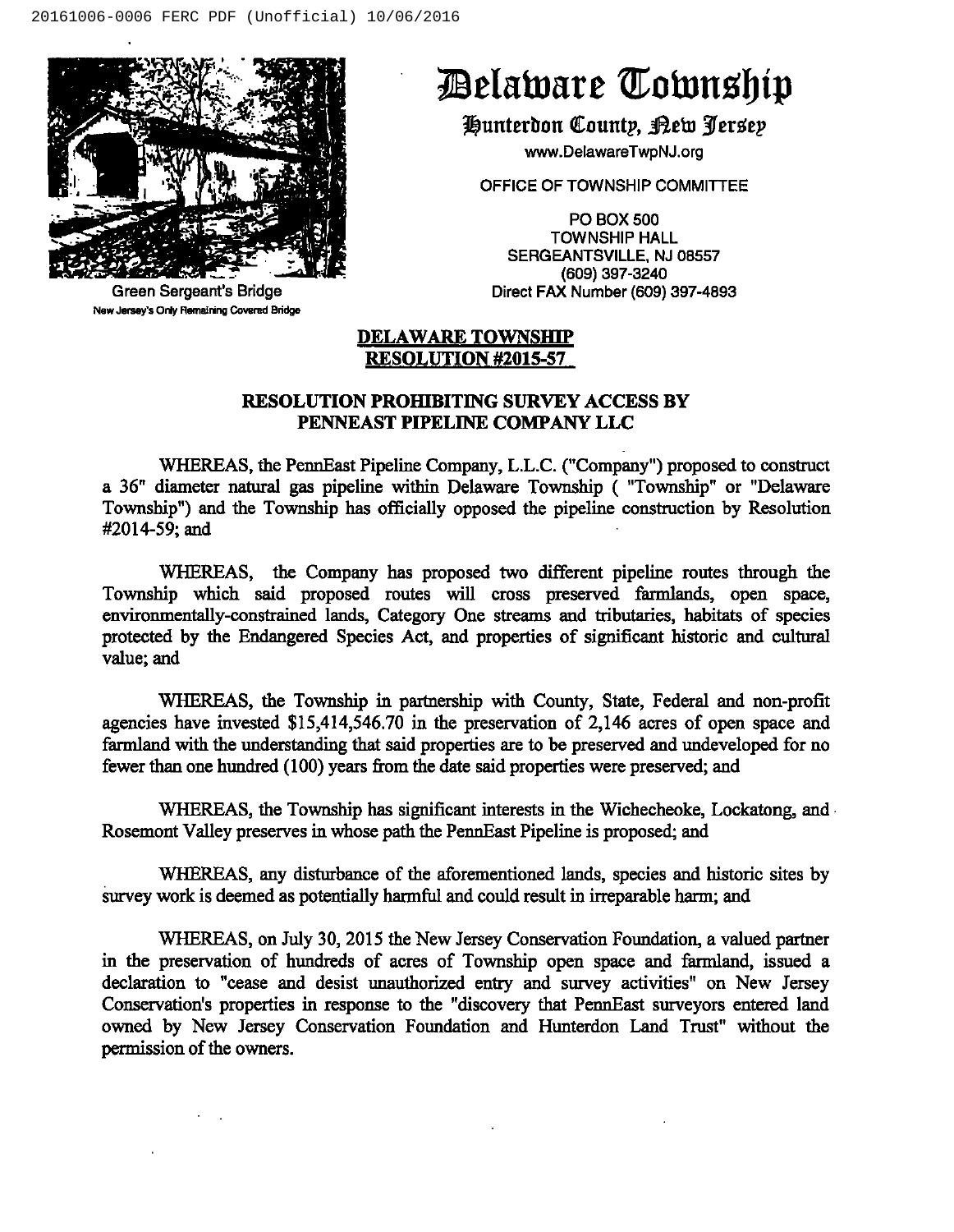NOW, THEREFORE, BE IT RESOLVED by the Township Committee of the Township of Delaware, in the County of Hunterdon, as follows:

- 1. Delaware Township hereby denies any and all survey access to PennEast Pipeline Company, L.L.C., including denying access to its employees, agents, servants, representatives, consultants and contractors on any and all Township-owned property.
- $2.$ Delaware Township hereby denies any and all survey access to PennEast Pipeline Company, L.L.C., including denying access to its employees, agents, servants, representatives, consultants and contractors on any and property in which the Township has a legal interest.
- 3. Copies of this resolution be distributed to Governor Chris Christie, U.S. Senator Robert Menendez, U.S. Senator Cory Booker, Congressman Leonard Lance, Senator Christopher "Kip" Bateman, Assemblywoman Donna Simon, Bateman, Assemblywoman Donna Simon, Assemblyman Jack M. Ciattarelli, the New Jersey Department of Environmental Protection, the New Jersey State Agricultural Development Commission, Hunterdon County Freeholders, Hunterdon County Agricultural Development Board, the New Jersey League of Municipalities, The New Jersey Conservation Foundation, the Sierra Club, the Delaware Riverkeeper Network, the Hunterdon Land Trust, the Delaware Township Citizens Against the PennEast Pipeline (DTCAP) and a copy posted on the Township web page for the benefit of its residents and fbr those affected communities in Hunterdon and Mercer counties in New Jersey as well as for those affected communities located within Luzeme, Carbon, Northampton, and Bucks Counties in Pennsylvania.
- 4. A copy of this Resolution shall be placed on file in the office of the Township Clerk.

ATTEST:

Eau& Judith A. Allen, RMC

Township Clerk August 10, 2015

Mess of Versich Versich

Vocke, Deputy Mayo

#### CERTIFICATION

I, Judith A. Allen, RMC, Clerk of the Township of Delaware, certify that the foregoing resolution was adopted by the Township Committee of the Township of Delaware at its meeting held on the  $10<sup>th</sup>$  day August, 2015.

 $\bigcup_{\text{Judith}(A) \text{ Allen, RMC}} \alpha \alpha \iota \iota$